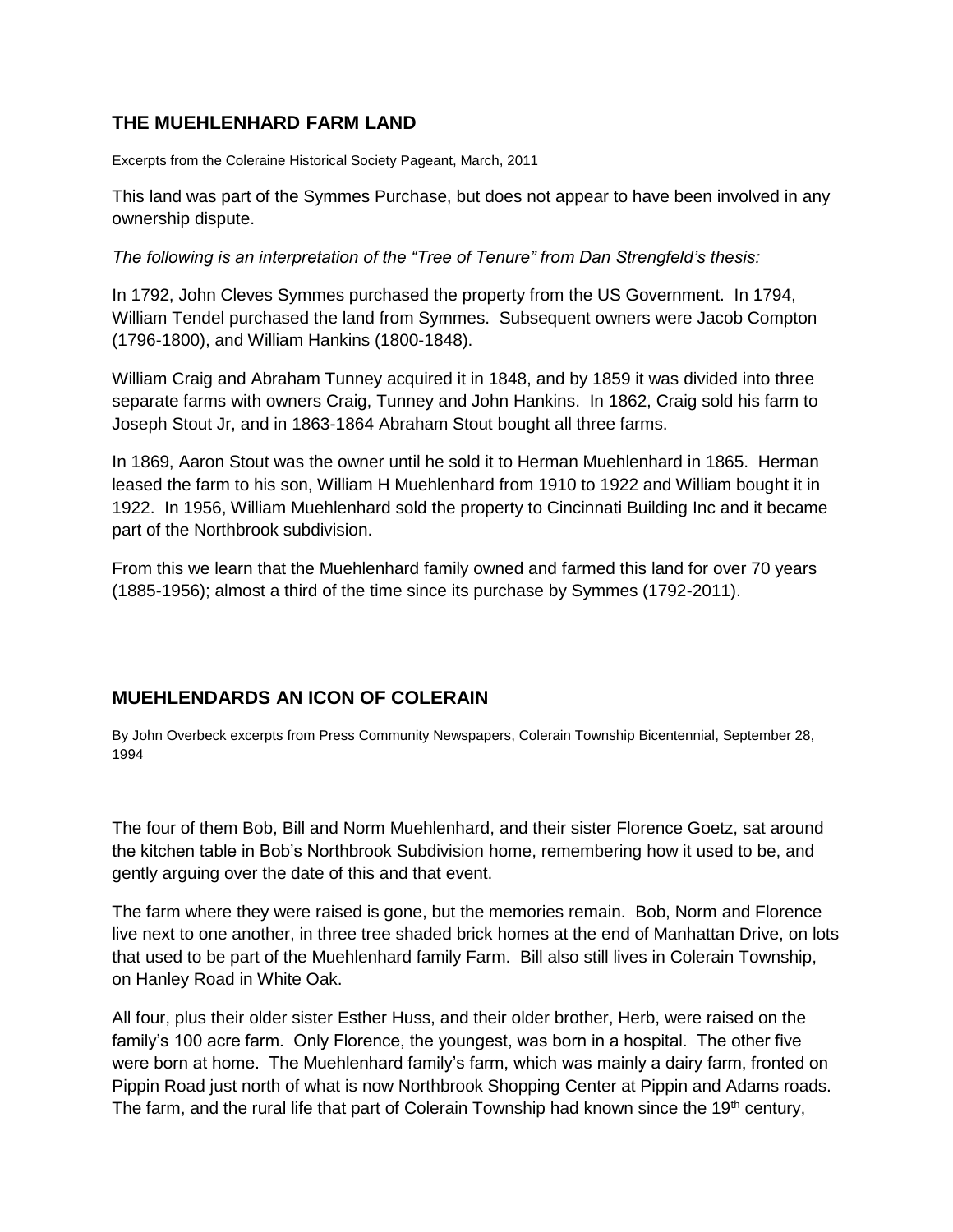became a part of the past in the 1950's, as Cincinnati's suburban outreach transformed the area into residential neighborhoods.

In adulthood, only Herb, who lives pretty much retired in rural Butler County, followed in his father William Henry Muehlenhard' s footsteps as a farmer.

Bill was a brick mason for almost 45 years, and both Bob and Norm worked for more than 40 years at Procter & Gamble. Florence also spent seven years working at P & G until her first child came along.

But as they sat around Bob's kitchen table, as they must have many years ago in the kitchen of the family farm house, the four of them remembered how it was when their father ran the Muehlenhard place.

They remembered the Mt Healthy Airport, located west of the Muehlenhard farm at the site of the present-day Northgate Shopping Center, and they remember, Bob said, when the land "wasn't even an airport," when it was just 'vacant farmland.' Norm remembers the airport being built in about 1925 and closing around 1947. "I remember them plowing over there to make the runway", said Bill. Both Norm and Bill had private pilot's licenses and Bill joked that when he got married, he "traded my pilot's license for a marriage license." Norm flew out of the Mt Healthy Airport and Bill out of Lakewood Air Park, which was built, the brothers said, after World War II near the present-day Northbrook Shopping Center.

All four remember the day that three military jet fighters, low on fuel, made an emergency landing at Lakewood. And Bob recalled the 1928 airplane crash on the Muehlenhard farm that killed a student pilot and an instructor operating out of Mt Healthy airport.

In their youth, Bob remembers, "we had no running water in the house." But, he added, they did have the 'luxury' of an indoor pump connected to the cistern. Indoor plumbing came to the farmhouse in 1936 or 1937, and electricity sometime after that.

Norm remembers that the family had to buy the poles that carried the electric wires to the house, and Bill recalls that 'the electric bill was three or four dollars a month.' "We know what it is to study by kerosene lamp," Bob said, referring to the days before the Muehlenhard home had electricity.

Their generation was the first in the family to finish high school. All graduated from high school, Bob said, except their older sister Esther, who attended high school, but did not finish because "she was needed to help at home."

Norm was the first in the family to attend the Colerain Township Centralized School, a grades 1- 12 school located at the present site of Colerain Elementary School. The four also remember such things as sledding on Pippin Road in the winter without having to worry about automobile traffic, the family mailbox being located some distance from the house, at the corner of Pippin and Adams roads, and the newspaper, which came through the mail, always arriving a day after publication.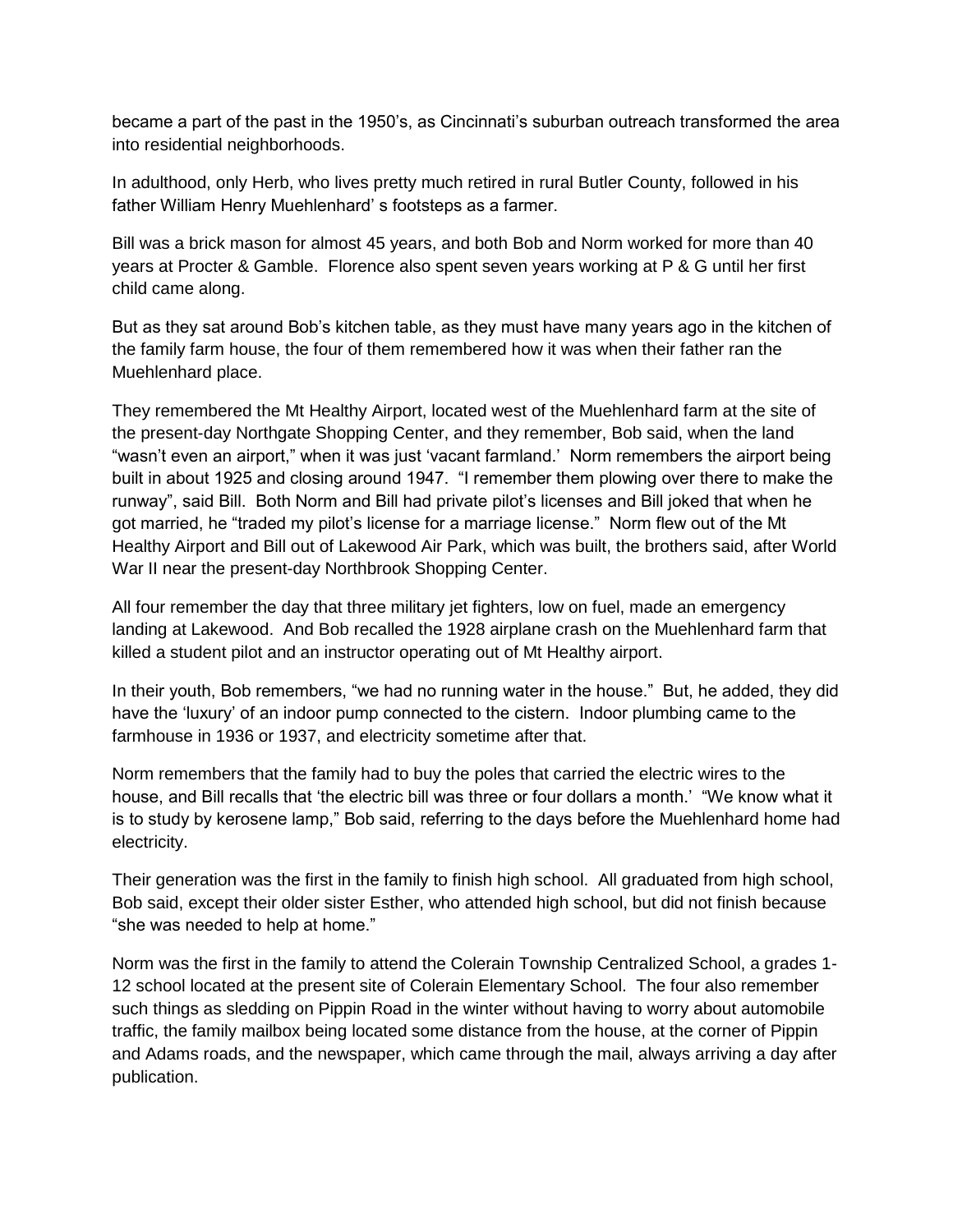The family dairy, Norm said changed with the times from a retail to a wholesale operation. Their father, he said, "retailed milk for a number of years, until they required pasteurization and then he wholesaled it."

Bill remembers that their father had the first tractor in the neighborhood and also the first potato planter and first hay loader, and Norm remembers that their dad had the neighborhood's first milking machine. The end came for the farm in 1956, when William Henry Muehlenhard sold the property to Cincinnati Builders and the rolling land that the family farmed since 1883 became part of the Northbrook Subdivision.

Bob and Norm and Florence built their homes on the northern edge of the Muehlenhard farm property around 1951. They have made their lives outside farming and have seen their farm turn into a neighborhood. But they still live on the land where they were brought up. Not many can make that claim.

## **2019 UPDATE**

Herb, Bob, Bill, Norm and Esther Muehlenhard have passed. Only the youngest sibling, Florence Muehlenhard Goetz, age 95 is with us to recall their legacy.

## **THE SEARCH FOR THE "LONGEST CONTINUOUS RESIDENT" OF COLERAIN TOWNSHP**

A longtime member of the Coleraine Historical Society, Florence Muehlenhard Goetz, age 95 could have been the "Longest Continuous Resident" of Colerain Township for the 225 Anniversary search; but in 2017 she moved to the Hamilton area.









NORB ROBERT Florence